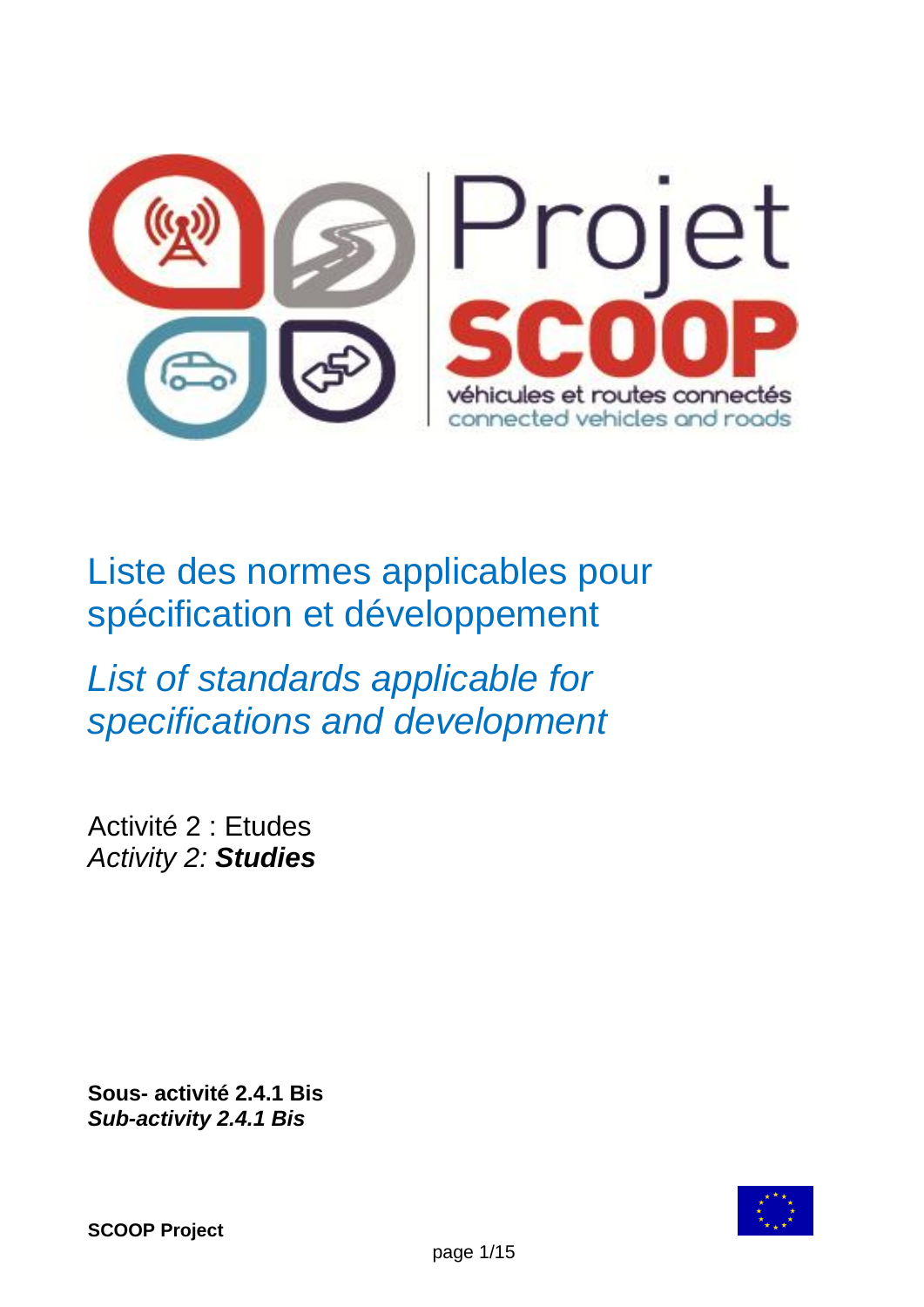# **Information on the document**

| Document:         | List of standards applicable for specifications and development          |
|-------------------|--------------------------------------------------------------------------|
| Publication date: | September 2015                                                           |
|                   | Person responsible, Entity: Hasnaâ ANISS, Jean-Marc Blosseville, IFSTTAR |
| Status:           | Version 2.1                                                              |
| Validation:       | Studies Steering Committee of 4 February 2015                            |

| File name                                      | Date                | Version | Authors                         | Main changes                                                                                                                                             | Distribution |
|------------------------------------------------|---------------------|---------|---------------------------------|----------------------------------------------------------------------------------------------------------------------------------------------------------|--------------|
| $LV2-$<br>4_1_BIS20141001_<br>V <sub>0</sub>   | 1 October 2014      | 0       | H. ANISS                        | Version 1                                                                                                                                                | SCOOP@F      |
| $LV2-$<br>4_1_BIS20141001_<br>V <sub>0.1</sub> | 06 November<br>2014 | 0.1     | H. Aniss                        | Updated CAM and<br><b>DENM</b> norms                                                                                                                     | SCOOP@F      |
| $LV2-$<br>4_1_BIS20141001_<br>V <sub>0.1</sub> | November 2014       | 0.1     | Tu-Uyen DINH                    | Document<br>formatted                                                                                                                                    | SCOOP@F      |
| $LV2-$<br>4_1_BIS20141001_<br>V <sub>0.2</sub> | December 2014       | 0.2     | Alain SERVEL                    | Updated norms                                                                                                                                            | SCOOP@F      |
| $LV2-$<br>4_1_20141001_V0.<br>4                | 26 January<br>2015  | 0.4     | Hasnaa ANISS                    | Finalisation of the<br>list of Norms                                                                                                                     | SCOOP@F      |
| $LV2-$<br>4_1_20141001_V1.<br>0                | 06 February<br>2015 | 1.0     | Tu-Uyen DINH                    | Document<br>formatted, including<br>the proposed<br>modifications (in<br>blue) approved by<br>the Studies<br>Steering<br>Committee of 4<br>February 2015 | SCOOP@F      |
| $LV2-$<br>4_1_20141001_V1.<br>$\mathbf{1}$     | 10 February<br>2015 | 1.1     | Eric OLLINGER                   | Corrections                                                                                                                                              | SCOOP@F      |
| LV2-4_1_Bis<br>20150730_V1.2                   | <b>July 2015</b>    | 1.1     | <b>JM</b><br><b>BLOSSEVILLE</b> | Corrections with<br>elements provided<br>by the SCOOP<br>partners                                                                                        | SCOOP@F      |

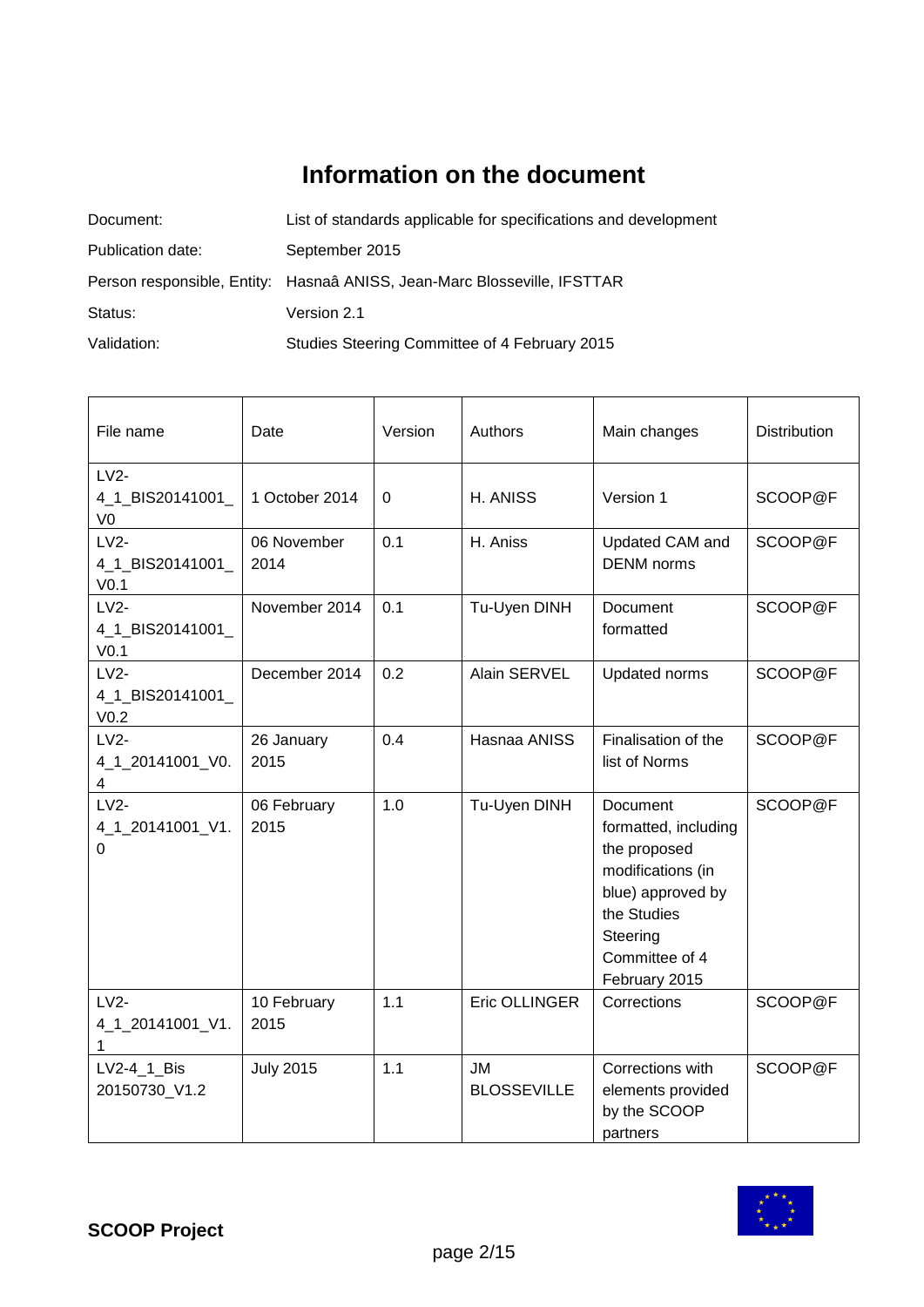# **Table of Contents**

|  | 1. Glossary                                                             | $\overline{\mathbf{4}}$ |
|--|-------------------------------------------------------------------------|-------------------------|
|  | 2. Introduction                                                         | 4                       |
|  | 3. Scope                                                                | 5                       |
|  | 4. Use cases considered                                                 | 6                       |
|  | 5. Versions of the norms and standards chosen for the ITS-G5 stack 7    |                         |
|  | 6. Versions of the norms and standards chosen for security              | 8                       |
|  | 7. Versions of the norms and standards chosen for I2I<br>communications | 9                       |
|  | 8. Versions of the norms and standards chosen for the tests             | 9                       |
|  | 9. VMS use case and in-vehicle signage                                  | 12                      |
|  | 10. A few grounds of justification                                      | 12                      |
|  | 11. Comparative table of versions chosen in other projects              | 13                      |
|  | 12. Shortcomings identified in the norms                                | 14                      |
|  | 12.1. D8 use case "unmanaged blockage"                                  | 14                      |
|  | 12.2. B2 use case, sub-case "emergency vehicle approaching"             | 14                      |
|  |                                                                         |                         |

![](_page_2_Picture_2.jpeg)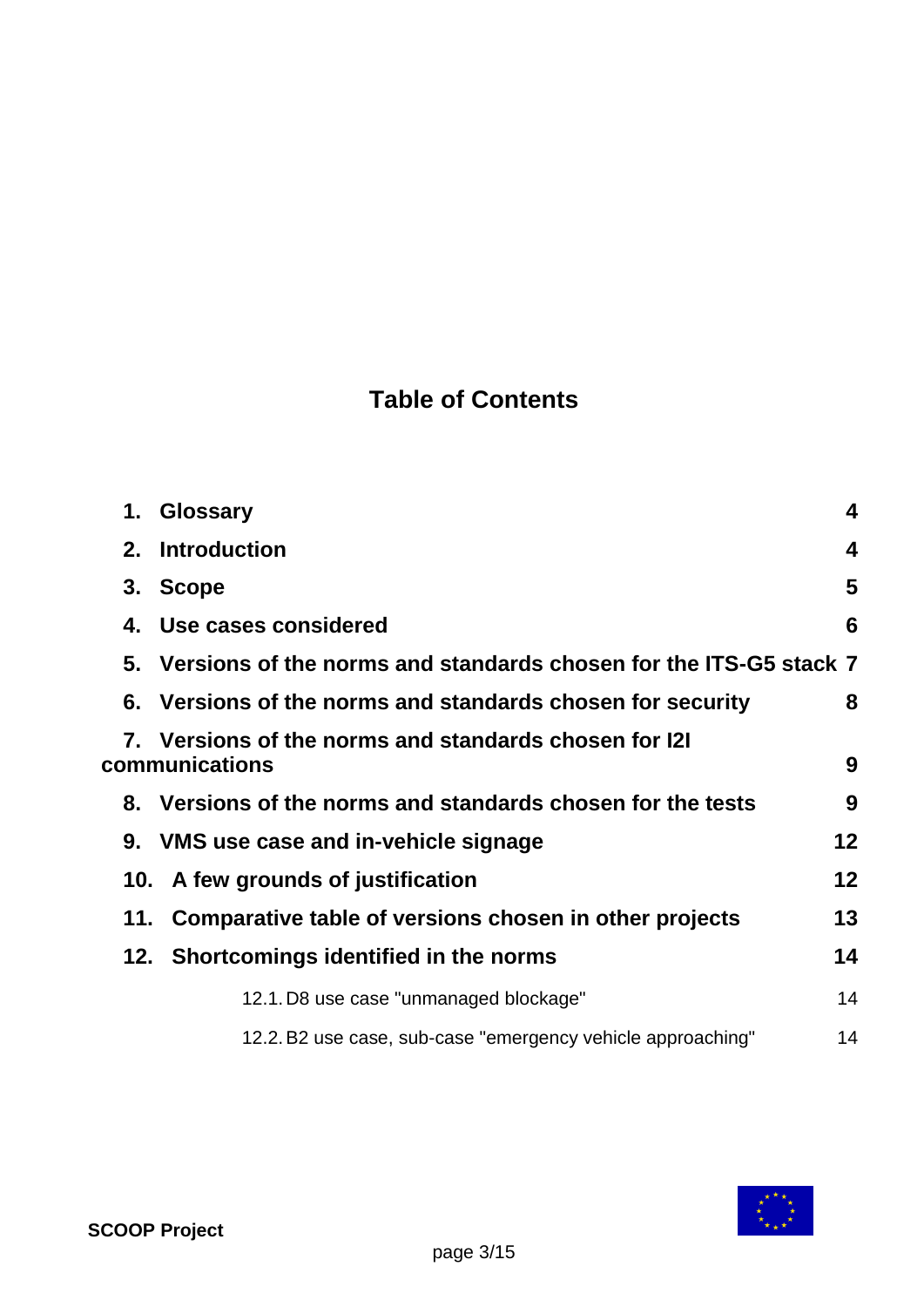### **1. Glossary**

| <b>CAM</b>                      | <b>Cooperative Awareness Message</b>                                               |
|---------------------------------|------------------------------------------------------------------------------------|
| C <sub>2</sub> C <sub>-CC</sub> | Car to Car Communication Consortium                                                |
| <b>DENM</b>                     | Decentralized Environmental Notification Message                                   |
| <b>DSRC</b>                     | <b>Dedicated Short Range Communications</b>                                        |
| <b>ISO</b>                      | International Standardization Organization                                         |
| <b>ITS</b>                      | <b>Intelligent Transport Systems</b>                                               |
| <b>ITS-AID</b>                  | <b>ITS-Application Identifier</b>                                                  |
| <b>ITSS-C</b>                   | <b>ITS Station- Central</b>                                                        |
| ITS-G5A                         | ITS Frequency band 5.875 GHz to 5.905 GHz dedicated to safety related applications |
| ITS-S                           | <b>ITS</b> station                                                                 |
| <b>ITSS-R</b>                   | ITS station - Roadside                                                             |
| <b>ITSS-V</b>                   | <b>ITS</b> station - Vehicle                                                       |
| 12I                             | Infrastructure-to-Infrastructure Communications                                    |
| <b>RHW</b>                      | Road Hazard Warning                                                                |
| <b>TMS</b>                      | <b>Traffic Management System</b>                                                   |
|                                 |                                                                                    |

### **2. Introduction**

The goal of SCOOP is to test the deployment of cooperative services under real conditions. After having prioritised the services (see deliverable 2.8 Prioritisation of services in the version of 17 September 2014), it is a matter of developing specifications that can be used to develop the use cases in question. The work to develop specifications for the SCOOP project depends on either:

- choosing the norms or standards,
- choosing how to use these norms or standards, or
- producing specifications specific to the SCOOP project for the objects not covered by the norms or standards.

### **The objective of this deliverable is to list the chosen norms and standards that must necessarily be specified in project specifications to be sent to the suppliers that will do the developments.**

Consequently, the suppliers must be able to access the chosen norms and standards. These norms and standards are specified in their dated version. Consequently, the body of norms and standards cited in this deliverable is frozen at the publication date of the deliverable's version. The versions cited are not scheduled to be updated during the SCOOP Part 1 project. To the extent that new versions would be published after the publication date of this deliverable, they would not be updated in this deliverable and therefore would not be taken into account for the SCOOP Part 1 development, apart from exceptions to be validated in the Studies Steering Committee.

The norms and standards are chosen after discussions based on the expertise of SCOOP members. The following elements can be distinguished in particular:

- Supporting documentation is provided for some choices of norms, including the grounds for the choices made in versions prior to to the last published version and available at the date this deliverable was established, when applicable.
- The known implications in terms of compatibility or incompatibility with the other European projects are listed.

This document contains the following items:

![](_page_3_Picture_13.jpeg)

### **SCOOP Project**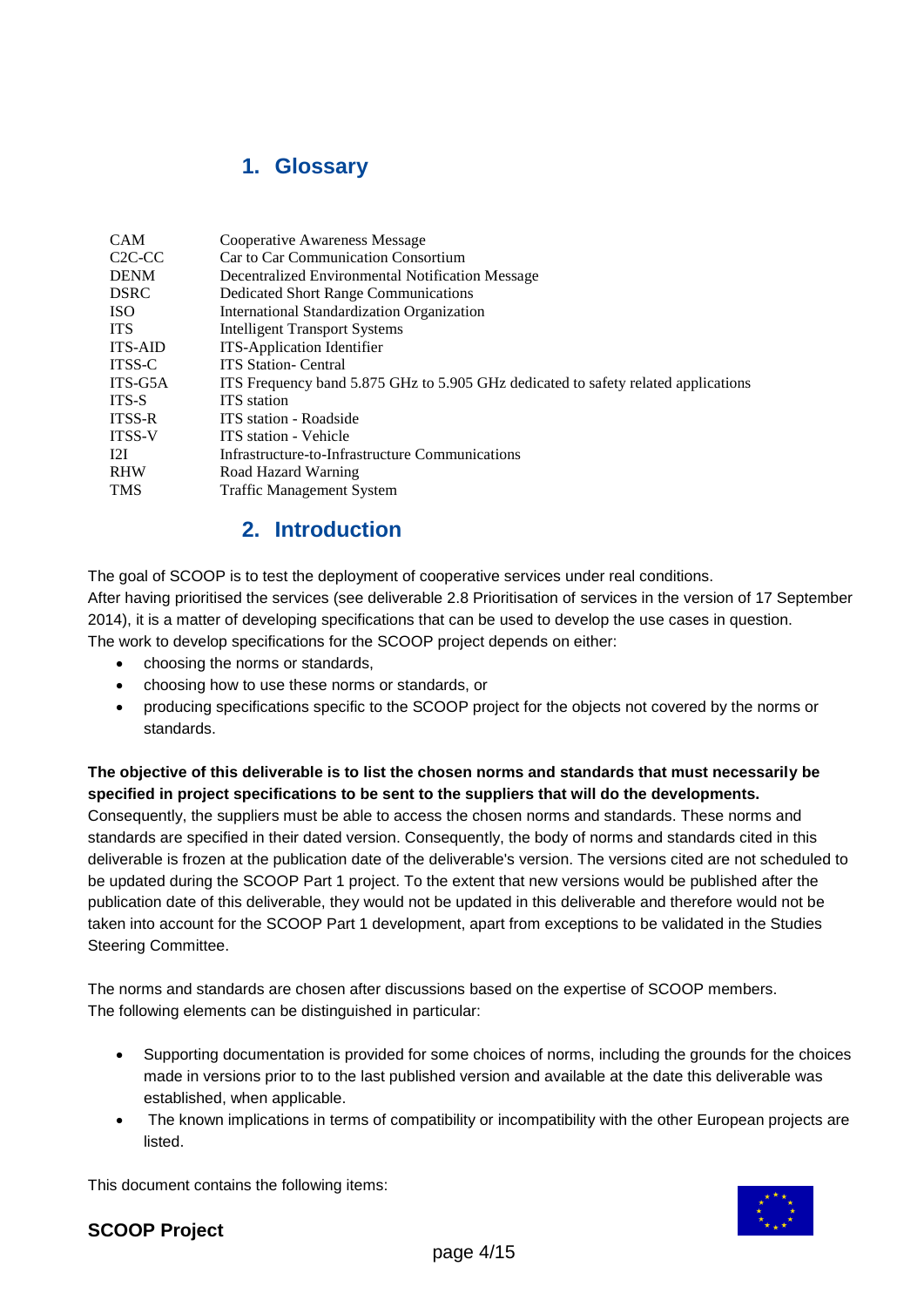- The scope studied in chapter 3
- The use cases considered in chapter 4
- The versions of the norms and standards chosen for the ITS-G5 stack in chapter 5
- The versions of the norms and standards chosen to treat the security aspects, chapter 6
- The versions of the norms and standards chosen for the I2I communications in chapter 7
- The versions of the norms and standards chosen for the tests in chapter 8
- The aspects concerning the VMS use cases and in-vehicle signage in chapter 9
- The grounds for choosing certain versions of norms in chapter 10
- A comparative table of norms chosen for SCOOP with those chosen by other projects, chapter 11
- A few gaps in terms of norms and standards, especially the D8 cases of unmanaged obstructions and approaching operator vehicles, chapter 12

### **3. Scope**

This chapter provides a concise list of SCOOP elements. For a more detailed understanding of the SCOOP system, refer to L2.4.1 (spécifications Socle commun des spécifications techniques et fonctionnelles pour SCOOP / *Common set of functional and technical specifications for SCOOP partners)*

The SCOOP system includes the following 5 types of elements:

#### **1. ITS stations - roadside**

ITSS-R = station ITS roadside also called Roadside Unit (RSU)

#### **2. Two types of stations on-board vehicles:**

a) ITSS-V = station ITS vehicle also called On-Board Unit (OBU) or ITSS-VU = ITSS-V User (OBU u = OBU user); the ITSS-Vs include the ITSS-VU Renault and ITSS-VU PSA.

#### b) ITSS-VG = station ITSS-V operator

- also called OBU operator or OBU o. They are used according to 2 modes:
	- 1. "user" mode
		- 2. "operator" mode, which allows road operator specific functions, especially the ITSS-R mobile station or "OBU mobile" station

#### **3. The central station or SCOOP platform**

ITSS-C = station ITS central

#### **4. Traffic Management System (TMS) or traffic management centre (TMC)**

#### **5. The Public Key Infrastructure (PKI)**

NOTE:

The ITSS-V and ITSS-R are "ITS stations" whose general architecture is defined by ETSI (*European Telecommunications Standards Institute*). They include different layers illustrated in the **Erreur ! Source du renvoi introuvable.** and detailed from the point of view of norms.

![](_page_4_Picture_27.jpeg)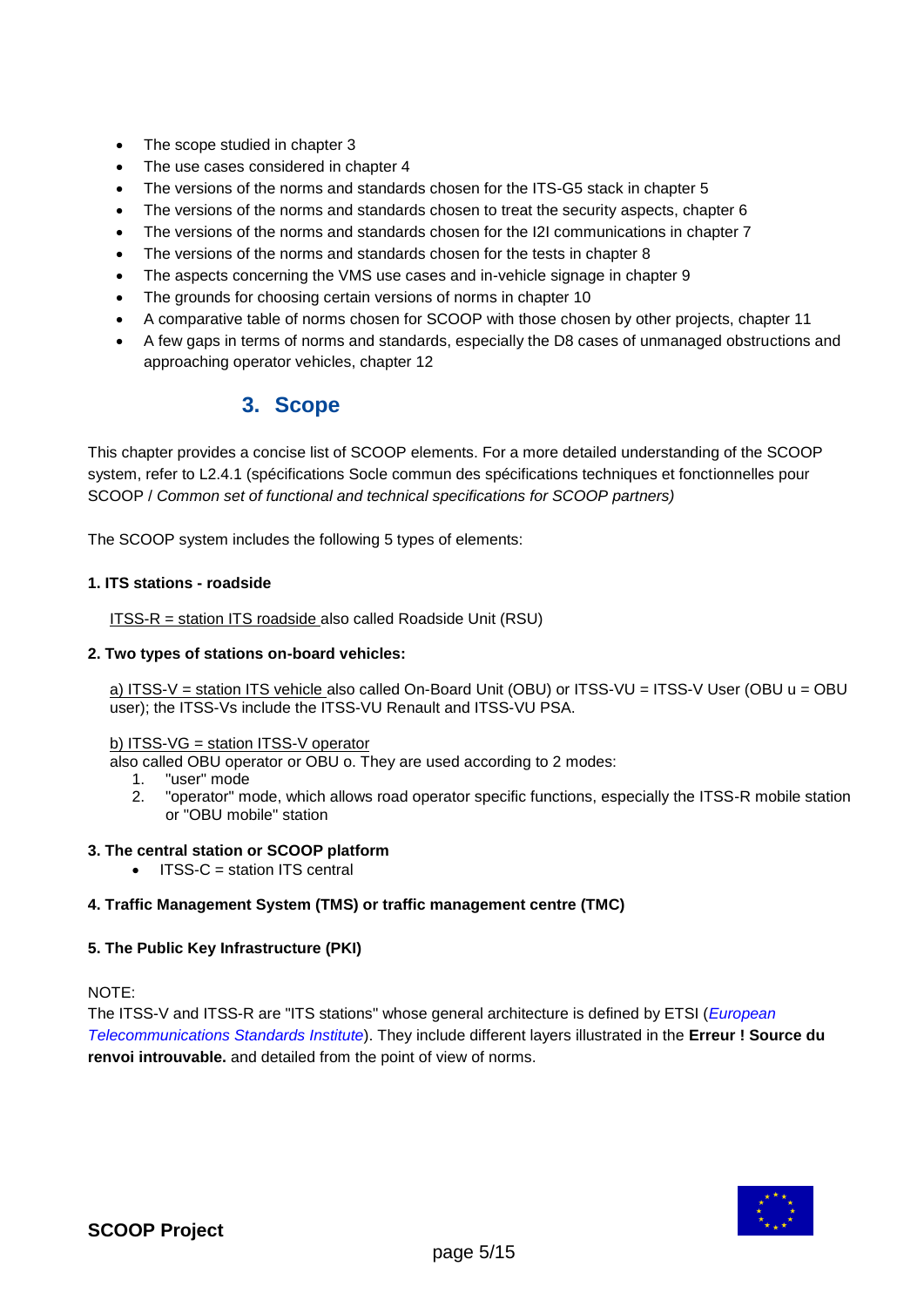![](_page_5_Figure_0.jpeg)

General architecture of ITS stations

### **4. Use cases considered**

The use cases use the nomenclature established in the deliverable 2.8 Prioritisation of services (version of 17 September 2014), except for the use case E6, which refers to use case D9 in the 9 July 2014 version of deliverable 2.2, following the decision C-11-14-2 of the Steering Committee of 13 November 2014.

| Use case        | Surname                                       |
|-----------------|-----------------------------------------------|
| A <sub>1</sub>  | Traffic data (position, speed, direction)     |
| A2              | Data on detected events (crashes, etc.)       |
| A3              | Data on declared events                       |
| <b>B1</b>       | Warning - scheduled site (land line and cell) |
| <b>B2</b>       | Warning - road operator intervention          |
| B <sub>3</sub>  | Warning - winter maintenance                  |
| C <sub>2</sub>  | Real-time speed signage                       |
| C <sub>3</sub>  | <b>Embedded VMS</b>                           |
| D <sub>1</sub>  | Warning - temporary slippery road             |
| D <sub>2</sub>  | Warning - animal, people on the road          |
| D <sub>3</sub>  | Warning - obstacle on the road                |
| D <sub>4</sub>  | Warning - stationary vehicles, breakdown      |
| D <sub>5</sub>  | Warning - unprotected accident area           |
| D <sub>6</sub>  | Warning - reduced visibility                  |
| D7              | Warning - wrong way drivers                   |
| D <sub>8</sub>  | Warning - unmanaged blockage of a road        |
| E <sub>6</sub>  | Warning - exceptional weather conditions      |
| D <sub>10</sub> | Warning - emergency brake                     |
| D <sub>11</sub> | Warning - end of queue                        |

![](_page_5_Picture_5.jpeg)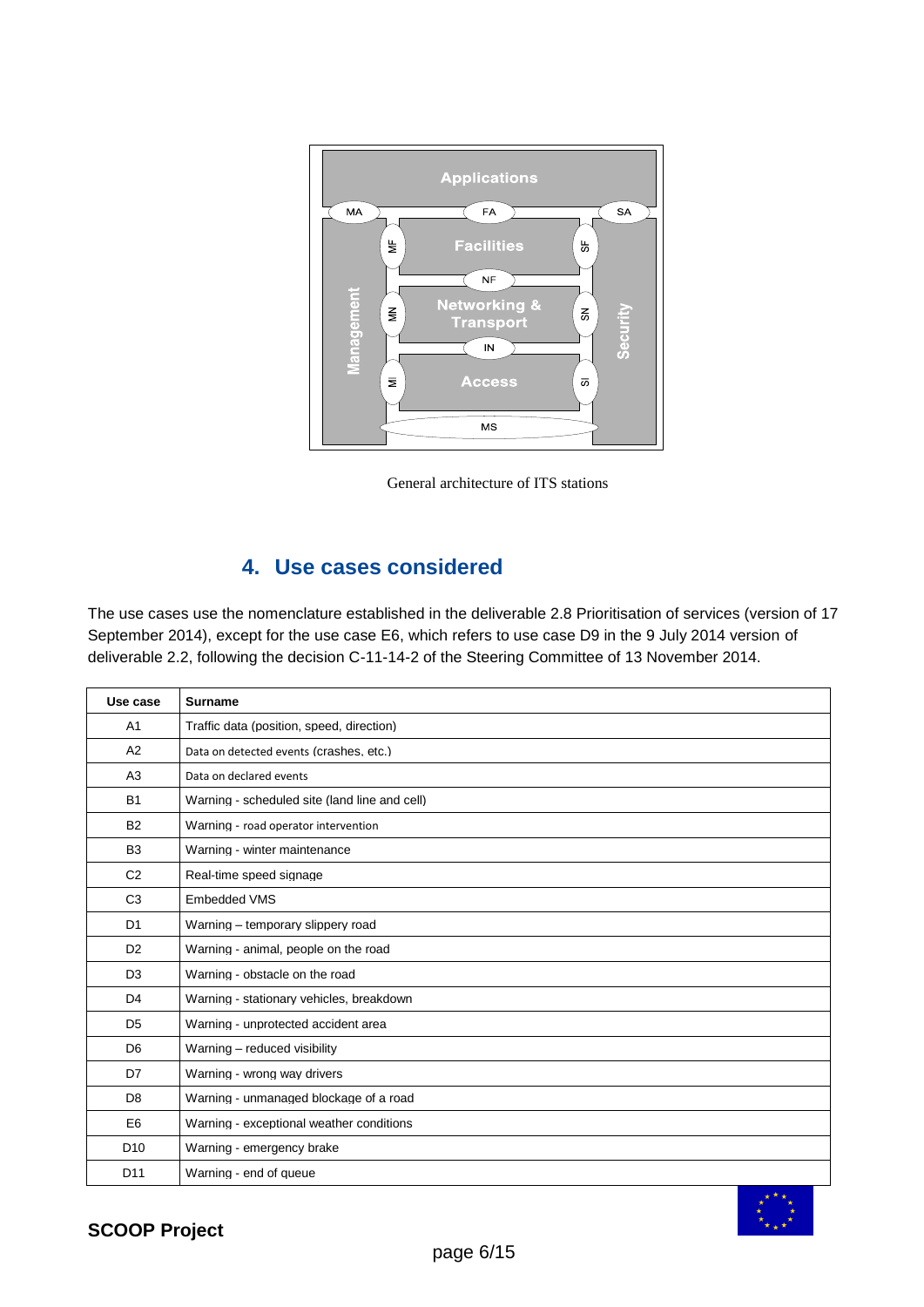### **5. Versions of the norms and standards chosen for the ITS-G5 stack**

This table lists the references and versions of the norms and standards chosen, which have been published and are available.

| No.          | <b>Norm</b>                                                                                                                                                                                                                                                  | <b>Reference</b>        | <b>Version</b>       | <b>Use</b>    | <b>Organisations</b> |
|--------------|--------------------------------------------------------------------------------------------------------------------------------------------------------------------------------------------------------------------------------------------------------------|-------------------------|----------------------|---------------|----------------------|
|              |                                                                                                                                                                                                                                                              | <b>ACCESS LAYER</b>     |                      | cases         |                      |
| <b>No. 1</b> | Intelligent Transport Systems (ITS);<br>Radiocommunications equipment operating in<br>the 5,855 MHz to 5,925 MHz frequency band;<br>Harmonized EN covering the essential<br>requirements of article 3.2 of the R&TTE<br><b>Directive</b>                     | EN 302 571              | 1.2.1<br>$(2013-09)$ | All           | <b>ETSI</b>          |
| <b>No. 2</b> | Intelligent Transport Systems (ITS);<br>Access layer specification for Intelligent<br>Transport Systems operating in the 5 GHz<br>frequency band                                                                                                             | EN 302 663              | 1.2.1<br>$(2013-07)$ | All           | <b>ETSI / AFNOR</b>  |
| <b>NO.3</b>  | Intelligent Transport Systems (ITS);<br>Harmonized Channel Specifications for<br>Intelligent Transport Systems operating in the<br>5 GHz frequency band                                                                                                      | TS 102 724              | 1.1.1<br>$(2012-10)$ | All           | <b>ETSI</b>          |
| <b>No. 4</b> | Intelligent Transport Systems (ITS);<br>Mitigation techniques to avoid interference<br>between European ESC Dedicated Short<br>Range Communication (ESC DSRC)<br>equipment and Intelligent Transport Systems<br>(ITS) operating in the 5 GHz frequency range | TS 102 792              | 1.1.1<br>$(2012-10)$ | All           | <b>ETSI</b>          |
|              |                                                                                                                                                                                                                                                              | <b>TRANSPORT LAYER</b>  |                      |               |                      |
| <b>No. 5</b> | Intelligent Transport Systems (ITS);<br>Vehicular Communications; GeoNetworking;<br>Part 4: Geographical addressing and<br>forwarding for point-to-point and point-to-<br>multipoint communications; Sub-part 1:<br>Media-Independent Functionality          | EN 302 636-<br>$4 - 1$  | 1.2.1<br>2014-07     | All           | <b>ETSI</b>          |
| <b>No. 6</b> | Intelligent Transport Systems (ITS);<br><b>Vehicular Communications;</b><br>GeoNetworking;<br>Part 5: Transport Protocols;<br>Sub-part 1: Basic Transport Protocol                                                                                           | EN 302 636-<br>$5 - 1$  | 1.2.1<br>2014-08     | All           | <b>ETSI / AFNOR</b>  |
|              |                                                                                                                                                                                                                                                              | <b>FACILITIES LAYER</b> |                      |               |                      |
| <b>No. 7</b> | Intelligent Transport Systems (ITS);<br><b>Vehicular Communications;</b><br>Basic Set of Applications;<br>Part 2: Specification of Cooperative<br><b>Basic Awareness Service</b>                                                                             | <b>EN 302</b><br>637-2  | 1.3.2<br>2014-11     | All           | <b>ETSI</b>          |
| <b>No. 8</b> | Intelligent Transport Systems (ITS);<br>Vehicular Communications;<br><b>Basic Set of Applications;</b><br>Part 3: Specifications of Basic Decentralized                                                                                                      | <b>EN 302</b><br>637-3  | 1.2.2<br>2014-11     | A, B, D,<br>Е | <b>ETSI</b>          |

Table1: List of norms and standards for the ITS stations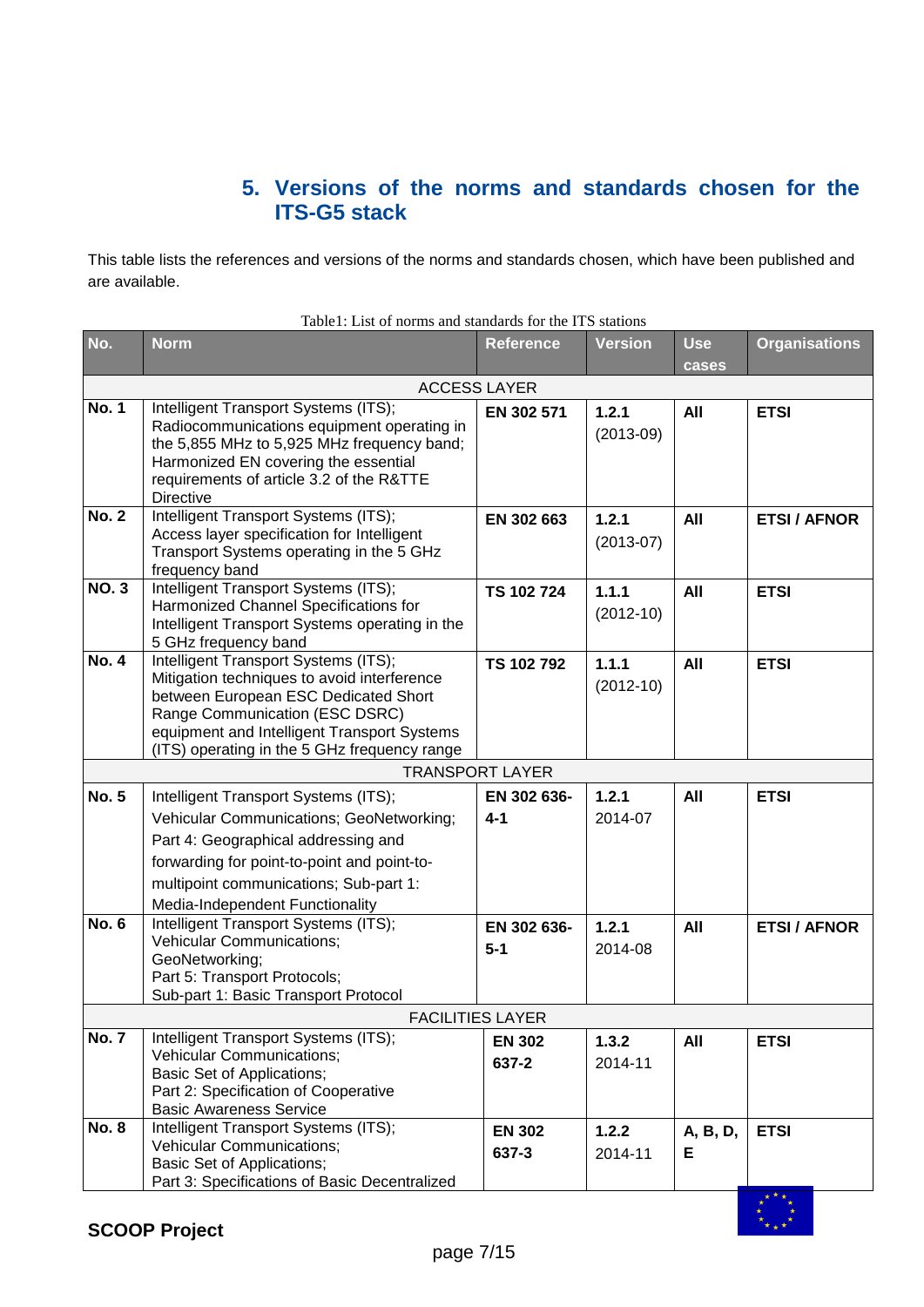|               | <b>Environmental Notification Service</b>                                                                                                                      |                             |                  |               |                     |
|---------------|----------------------------------------------------------------------------------------------------------------------------------------------------------------|-----------------------------|------------------|---------------|---------------------|
| <b>No. 9</b>  | Intelligent Transport<br>Systems (ITS);<br>Vehicular Communications; Geographical Area<br><b>Definition</b>                                                    | EN 302 931                  | 1.1.1<br>2011-07 | All           | <b>ETSI / AFNOR</b> |
| <b>No. 10</b> | Intelligent Transport Systems (ITS);<br>Users and application requirements;<br>Part 1: Facility layer structure, functional<br>requirements and specifications | TS 102 894-                 | 1.1.1<br>2013-08 | All           | <b>ETSI</b>         |
| <b>No. 11</b> | Intelligent Transport Systems (ITS); Users and<br>applications requirements; Part 2: Applications<br>and facilities layer common data dictionary               | TS 102 894-<br>$\mathbf{2}$ | 1.2.1<br>2014-09 | All           | <b>ETSI</b>         |
|               |                                                                                                                                                                | <b>APPLICATIONS</b>         |                  |               |                     |
| <b>No. 12</b> | Intelligent Transport Systems (ITS);<br>Application Object Identifier (ITS-AID);<br><b>Registration list</b>                                                   | TR 102 965                  | 1.1.1<br>2013-03 | All           | <b>ETSI</b>         |
| <b>No. 13</b> | Intelligent Transport Systems (ITS); V2X<br>Applications; Part 1: Road Hazard Signalling<br>(RHS) application requirements specification                       | TS 101 539-<br>1            | 1.1.1<br>2013-08 | A, B, D,<br>Е | <b>ETSI</b>         |
| <b>No. 14</b> | Intelligent Transport Systems (ITS); Vehicular<br>Communications; Basic Set of Applications;<br>Definitions                                                    | TS 102 638                  | 1.1.1<br>2009-06 | All           | <b>ETSI</b>         |

## **6. Versions of the norms and standards chosen for security**

|               | <b>SECURITY</b>                                                                                                       |                        |                      |     |             |  |
|---------------|-----------------------------------------------------------------------------------------------------------------------|------------------------|----------------------|-----|-------------|--|
| No. 15        | Intelligent Transport Systems (ITS);<br>Security; ITS communications security<br>architecture and security management | TS 102 940             | 1.1.1<br>$(2015-06)$ | all | <b>ETSI</b> |  |
| <b>No. 16</b> | Intelligent Transport Systems (ITS);<br>Security; ITS; Trust and Privacy<br>Management                                | TS 102 941             | 1.1.1<br>$(2012-06)$ | all | <b>ETSI</b> |  |
| <b>No. 17</b> | Intelligent Transport Systems (ITS);<br>Security; ITS; Security services and<br>architecture                          | TS 102 731             | 1.1.1<br>$(2010-09)$ | all | <b>ETSI</b> |  |
| <b>No. 18</b> | Intelligent Transport Systems (ITS); Security;<br>Threat, Vulnerability and Risk Analysis<br>(TVRA)                   | TR 102 893             | 1.1.1<br>$(2010-03)$ | all | <b>ETSI</b> |  |
| <b>No. 19</b> | Intelligent Transport Systems (ITS); Security;<br>Security header and privacy management                              | TR 103 097             | 1.2.1<br>2015-06     | all | <b>ETSI</b> |  |
| <b>No. 20</b> | Intelligent Transport Systems (ITS); Security,<br>Application Object Identifier                                       | TS 102 965             | 1.2.1<br>$(2015-06)$ | all | <b>ETSI</b> |  |
| <b>No. 21</b> | Intelligent Transport Systems (ITS); Security;<br>ITS-AID Assigned Numbers"                                           | <b>ISO/TS1741</b><br>9 | 1.1.1<br>$(2010-03)$ | all | <b>ISO</b>  |  |
| <b>No. 22</b> | Intelligent Transport Systems (ITS); Security;<br>Trust and Privacy management                                        | TS 102 941             | 1.1.1<br>$(2010-03)$ | all | <b>ETSI</b> |  |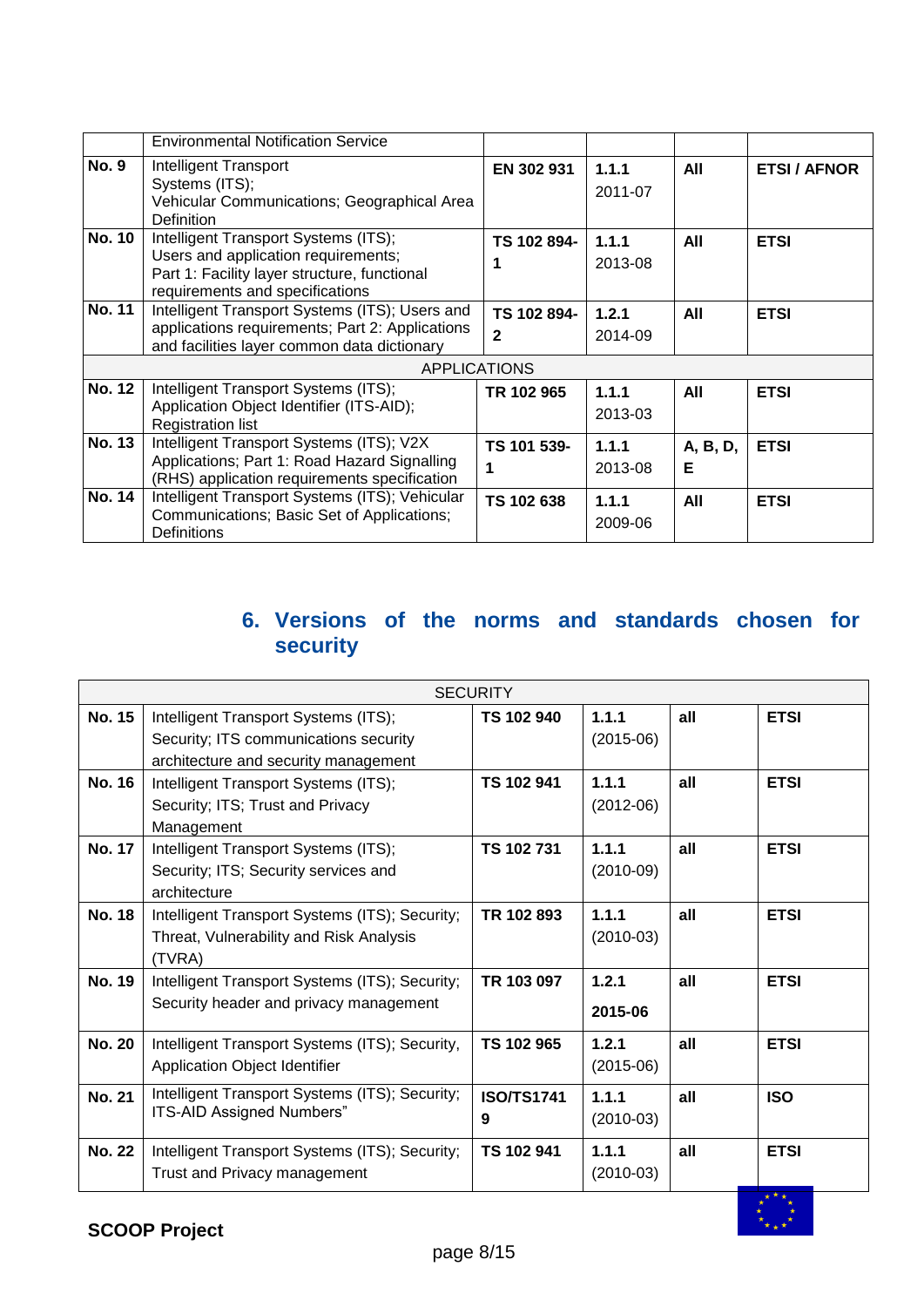### **7. Versions of the norms and standards chosen for I2I communications**

|               | <b>DATEX</b>                                  |               |           |             |            |  |
|---------------|-----------------------------------------------|---------------|-----------|-------------|------------|--|
| <b>No. 23</b> | Intelligent transport systems - DATEX II data | <b>ESC/TS</b> | $2011 -$  | all         | <b>ESC</b> |  |
|               | exchange specifications for traffic           | 16 157-1      | 10        |             |            |  |
|               | management and information - Part 1: Context  |               |           |             |            |  |
|               | and Framework                                 |               |           |             |            |  |
| <b>No. 24</b> | Intelligent transport systems - DATEX II data | <b>ESC/TS</b> | $2011 -$  | all         | <b>ESC</b> |  |
|               | exchange specifications for traffic           | 16 157-2      | 10        |             |            |  |
|               | management and information - Part 2:          |               |           |             |            |  |
|               | Location referencing                          |               |           |             |            |  |
| <b>No. 25</b> | Intelligent transport systems - DATEX II data | <b>ESC/TS</b> | $(2011 -$ | all         | <b>ESC</b> |  |
|               | exchange specifications for traffic           | 16 157-3      | 10)       |             |            |  |
|               | management and information - Part 3:          |               |           |             |            |  |
|               | Situation publication                         |               |           |             |            |  |
| <b>No. 26</b> | Intelligent transport systems - DATEX II data | <b>ESC/TS</b> | $(2014 -$ | $\mathbf C$ | <b>ESC</b> |  |
|               | exchange specifications for traffic           | 16 157-4      | (04)      |             |            |  |
|               | management and information - Part 4: Variable |               |           |             |            |  |
|               | Message Sign (VMS) Publications;              |               |           |             |            |  |
| <b>No. 27</b> | Intelligent transport systems - DATEX II data | <b>ESC/TS</b> | $(2014 -$ | A           | <b>ESC</b> |  |
|               | exchange specifications for traffic           | 16 157-5      | 04)       |             |            |  |
|               | management and information - Part: 5          |               |           |             |            |  |
|               | Measured and elaborated data publications     |               |           |             |            |  |
| <b>No. 28</b> | Intelligent transport systems - DATEX II data | <b>ESC/TS</b> | $(2015 -$ | F           | <b>ESC</b> |  |
|               | exchange specifications for traffic           | 16 157-6      | $10)^1$   |             |            |  |
|               | management and information - Part 6: Parking  |               |           |             |            |  |
|               | Publications.                                 |               |           |             |            |  |

## **8. Versions of the norms and standards chosen for the tests**

|               | TESTS                                                                                                                                                                                                               |                            |        |  |  |  |
|---------------|---------------------------------------------------------------------------------------------------------------------------------------------------------------------------------------------------------------------|----------------------------|--------|--|--|--|
| <b>No. 29</b> | Intelligent Transport System (ITS); Testing;<br>Framework for conformance and interoperability<br>testing.                                                                                                          | <b>ETSI EG</b><br>202 798  | V1.1.1 |  |  |  |
| <b>No. 30</b> | Intelligent Transport System (ITS); Testing;<br>Conformance test specification for TS 102 867<br>and TS 102 941; Part 1: Test requirements<br>and proforma Protocol Implementation<br>Conformance Statement (PICS). | <b>ETSITS</b><br>103 096-1 | V1.1.1 |  |  |  |
| <b>No. 31</b> | Intelligent Transport System (ITS); Testing;<br>Conformance test specification for TS 102 867<br>and TS 102 941 ; Part 2 : Test Suite Structure<br>and Test Purpose (TSS&TP).                                       | <b>ETSITS</b><br>103 096-2 | V1.1.1 |  |  |  |

<sup>1</sup> Adopted by vote at end of June 2015 - In process of being published

![](_page_8_Picture_5.jpeg)

-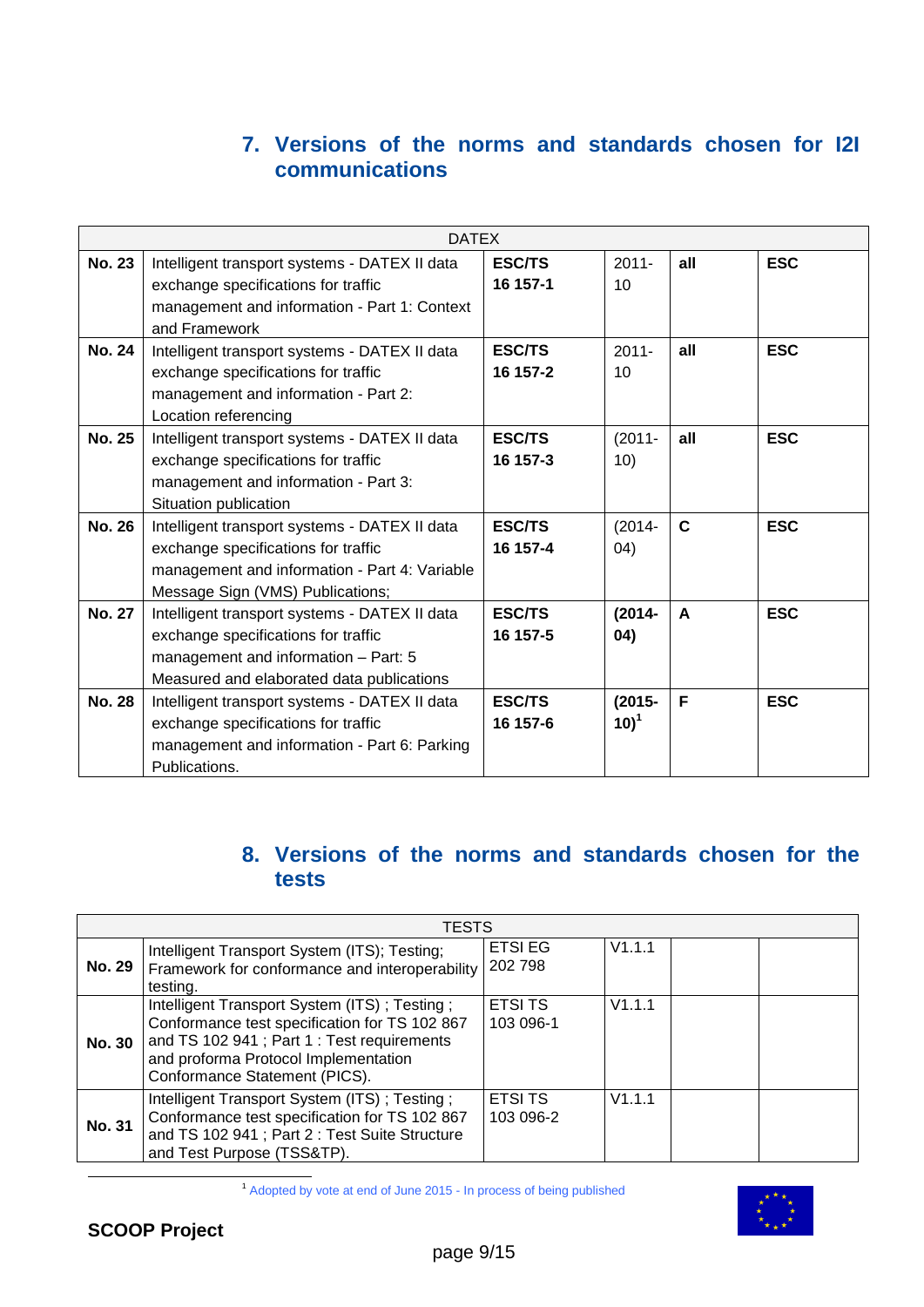| <b>No. 32</b> | Intelligent Transport System (ITS); Testing;<br>Conformance test specification for TS 102 867<br>and TS 102 941; Part 3: Abstract Test Suite<br>(ATS) and Protocol Implementation eXtra<br>Information for Testing (PIXIT).                               | <b>ESTITS</b><br>103 096 -3  | V1.1.1               |  |
|---------------|-----------------------------------------------------------------------------------------------------------------------------------------------------------------------------------------------------------------------------------------------------------|------------------------------|----------------------|--|
| <b>No. 33</b> | Intelligent Transport System (ITS); Testing;<br>Conformance test specification for TS 102 867<br>and TS 102 941; part 4: Validation report.                                                                                                               | <b>ETSITS</b><br>103 096 -4  | V1.1.1               |  |
| No. 34        | Intelligent Transport System (ITS); Testing;<br>Conformance test specification for<br>Geonetworking Basic Transport Protocol<br>(BTP); Part 1 : Test requirements and proforma<br>Protocol Implementation Conformance<br>Statement (PICS).                | <b>ETSI TS</b><br>102 870-1  | V1.1.1               |  |
| No. 35        | Intelligent Transport System (ITS); Testing;<br>Conformance test specifications for<br>Geonetworking Basic Transport Protocol<br>(BTP); Part 2: Test Suite Structure and Test<br>Purpose (TSS&TP).                                                        | <b>ETSI TS</b><br>102 870-2  | V1.1.1               |  |
| <b>No. 36</b> | Intelligent Transport System (ITS); Testing;<br>Conformance test specifications for<br><b>Geonetworking Basic Transport Protocol</b><br>(BTP); Part 3: Abstract Test Suite (ATS) and<br>Protocol Implementation eXtra Information for<br>Testing (PIXIT). | <b>ETSITS</b><br>192 870-3   | $\overline{V}$ 1.1.1 |  |
| <b>No. 37</b> | Intelligent Transport System (ITS); Testing;<br>Conformance test specifications for<br>Geonetworking ITS G5; Part 1: test<br>requirements and proforma Protocol<br><b>Implementation Conformance Statement</b><br>(PICS).                                 | <b>ETSI TS</b><br>102 871-1- | V1.1.1               |  |
| <b>No. 38</b> | Intelligent Transport System (ITS); Testing;<br>Conformance test specifications for<br>Geonetworking ITS G5; Part 2: Test Suite<br>Structure and Test Purpose (TSS&TP).                                                                                   | <b>ETSITS</b><br>102 871-2   | V1.1.1               |  |
| No. 39        | Intelligent Transport System (ITS); Testing;<br>Conformance test specifications for<br>Geonetworking ITS G5; Part 3: Abstract Test<br>Suite (ATS) and Protocol Implementation eXtra<br>Information for Testing (PIXIT).                                   | <b>ETSITS</b><br>192 871-3   | V1.1.1               |  |
| <b>No. 40</b> | Intelligent Transport System (ITS); Testing;<br>Conformance test specification for Cooperative<br>Awareness Messages (CAM) ; Part 1 : Test<br>requirements and proforma Protocol<br><b>Implementation Conformance Statement</b><br>(PICS).                | <b>ETSITS</b><br>102 868-1   | V1.1.1               |  |
| No. 41        | Intelligent Transport System (ITS); Testing;<br>Conformance test specification for Cooperative<br>Awareness Messages (CAM); Part 2: Test<br>Suite Structure and Test Purpose (TSS&TP).                                                                    | <b>ETSITS</b><br>102 868-2   | V1.1.1               |  |
| <b>No. 42</b> | Intelligent Transport System (ITS); Testing;<br>Conformance test specification for Cooperative<br>Awareness Messages (CAM); Part 3: Abstract<br>Test Suite (ATS) and Protocol Implementation<br>eXtra Information for Testing (PIXIT).                    | <b>ETSITS</b><br>102 868-3   | V1.1.1               |  |

![](_page_9_Picture_1.jpeg)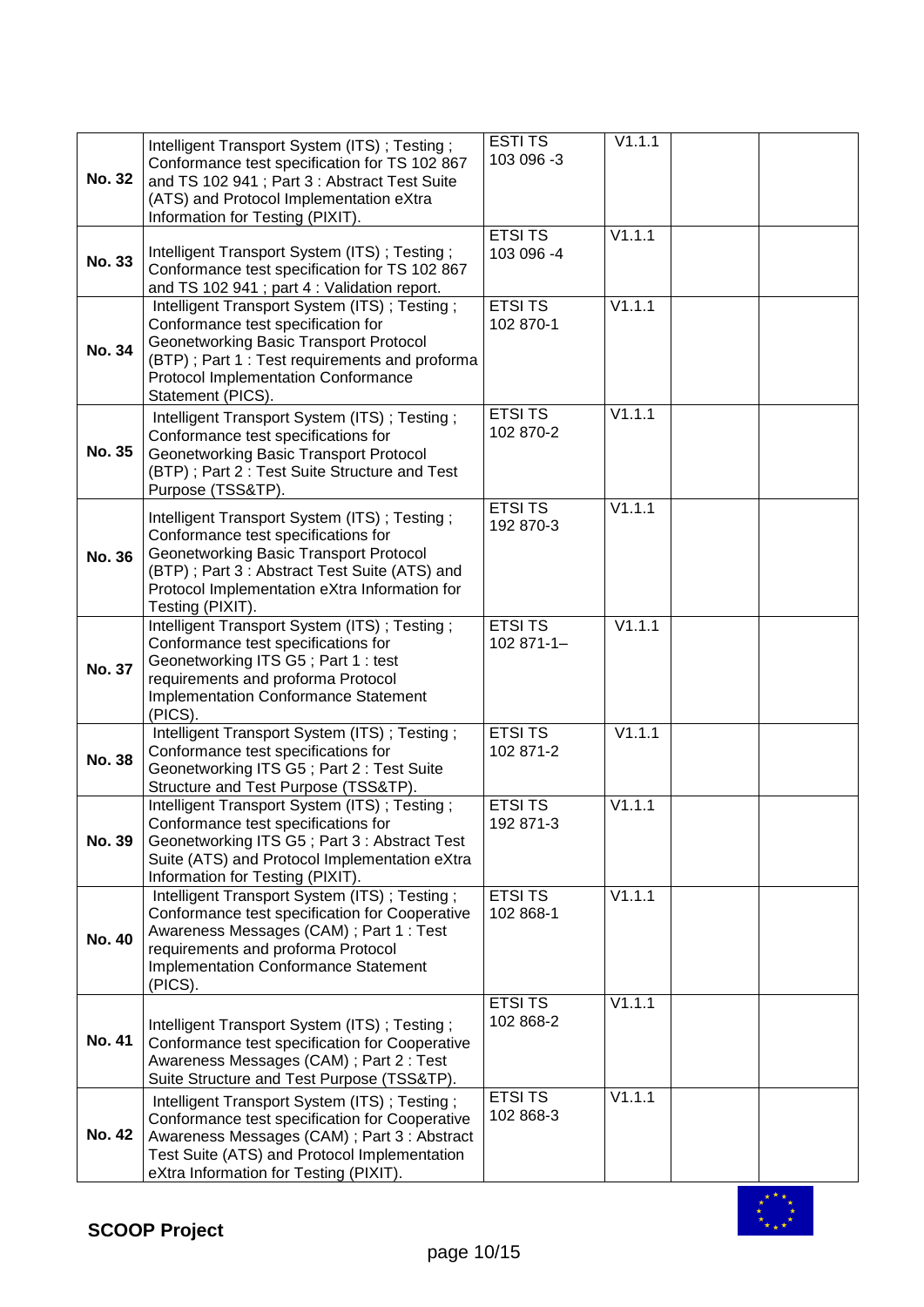| <b>No. 43</b> | Intelligent Transport System (ITS); Testing;<br>Conformance test specification for<br>Decentralized Environmental Notification<br>Messages (DENM); Part 1 : Test requirements<br>and proforma Protocol Implementation<br>Conformance Statement (PICS).         | <b>ETSI TS</b><br>102 869-1 | V1.1.1 |  |
|---------------|----------------------------------------------------------------------------------------------------------------------------------------------------------------------------------------------------------------------------------------------------------------|-----------------------------|--------|--|
| <b>No. 44</b> | Intelligent Transport System (ITS); Testing;<br>Conformance test specification for<br>Decentralized Environmental Notification<br>Messages (DENM); Part 2 : Test Suite<br>Structure and Test Purpose (TSS&TP).                                                 | <b>ETSITS</b><br>102 869-2  | V1.1.1 |  |
| <b>No. 45</b> | Intelligent Transport System (ITS); Testing;<br>Conformance test specification for<br>Decentralized Environmental Notification<br>Messages (DENM); Part 3 : Abstract Test Suite<br>(ATS) and Protocol Implementation eXtra<br>Information for Testing (PIXIT). | <b>ETSI TS</b><br>102 869-3 | V1.1.1 |  |
| <b>No. 46</b> | Conformance test specifications for<br>Transmission of IP packets over<br>GeoNetworking (GN6)                                                                                                                                                                  | TS 102 859                  |        |  |

### Other test-related norms

| <b>Name</b>  | <b>Title</b>                | <b>Subtitle</b>                            |  |  |
|--------------|-----------------------------|--------------------------------------------|--|--|
|              | Architecture of conformance |                                            |  |  |
| TR 103 099   | validation framework        |                                            |  |  |
| TR 103 101   | Test suite validation;      | Access technology support ISO 21218        |  |  |
|              | Testing; Conformance test   |                                            |  |  |
|              | specifications for          | Part 1: Test requirements and proforma     |  |  |
|              | Transmission of IP packets  | <b>Protocol Implementation Conformance</b> |  |  |
| TS 102 859-1 | over GeoNetworking;         | Statement (PICS).                          |  |  |
|              | Testing; Conformance test   |                                            |  |  |
|              | specifications for          |                                            |  |  |
|              | Transmission of IP packets  | Part 2: Test Suite Structure and Test      |  |  |
| TS 102 859-2 | over GeoNetworking;         | Purpose (TSS&TP).                          |  |  |
|              | Testing; Conformance test   |                                            |  |  |
|              | specifications for          | Part 3: Abstract Test Suite (ATS) and      |  |  |
|              | Transmission of IP packets  | Protocol Implementation eXtra Information  |  |  |
| TS 102 859-3 | over GeoNetworking;         | for Testing (PIXIT).                       |  |  |
|              | Test specifications for the |                                            |  |  |
|              | methods to ensure           |                                            |  |  |
|              | Cooperative ITS G5 coexists | Part 1: Protocol Implementation            |  |  |
| TS 102 916-1 | with RTTT DSRC;             | Conformance Statement (PICS)               |  |  |
|              | Test specifications for the |                                            |  |  |
|              | methods to ensure           |                                            |  |  |
|              | Cooperative ITS G5 coexists | Part 2: Test Suite Structure and Test      |  |  |
| TS 102 916-2 | with RTTT DSRC;             | Purpose (TSS&TP).                          |  |  |
|              | Test specifications for the |                                            |  |  |
|              | methods to ensure           | Part 3: Abstract Test Suite (ATS) and      |  |  |
|              | Cooperative ITS G5 coexists | partial Protocol Implementation eXtra      |  |  |
| TS 102 916-3 | with RTTT DSRC;             | Information for Testing (PIXIT)            |  |  |

![](_page_10_Picture_3.jpeg)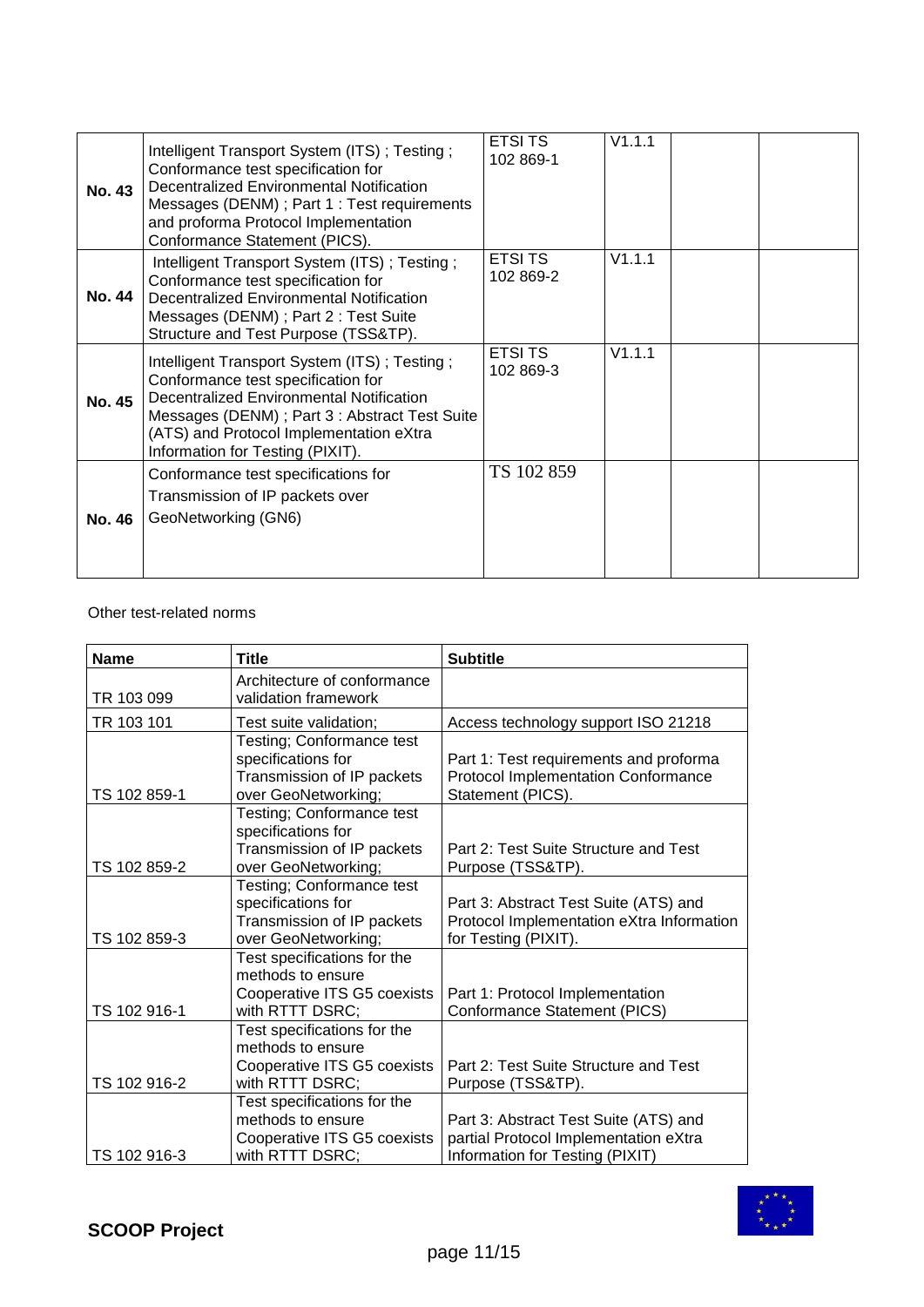| TS 102 917-1 | Test specifications for the<br>channel congestion control<br>algorithms operating in the<br>5.9 GHz range; | Part 1: Protocol Implementation<br><b>Conformance Statement (PICS)</b>                                            |
|--------------|------------------------------------------------------------------------------------------------------------|-------------------------------------------------------------------------------------------------------------------|
| TS 102 917-2 | Test specifications for the<br>channel congestion control<br>algorithms operating in the<br>5.9 GHz range; | Part 2: Test Suite Structure and Test<br>Purposes (TSS & TP).                                                     |
| TS 102 917-3 | Test specifications for the<br>channel congestion control<br>algorithms operating in the<br>5.9 GHz range; | Part 3: Abstract Test Suite (ATS) and<br>partial Protocol Implementation eXtra<br>Information for Testing (PIXIT) |

## **9. VMS use case and in-vehicle signage**

| No.           | <b>Norm</b>                                                                                                        | Reference                                | Version                                 | Use case      | Organis<br>ation    |
|---------------|--------------------------------------------------------------------------------------------------------------------|------------------------------------------|-----------------------------------------|---------------|---------------------|
| <b>No. 47</b> | Intelligent transport systems -<br>Cooperative ITS - Data exchange                                                 | <b>ESC</b><br><b>ISO/DTS</b>             | Vote<br>scheduled                       | C Case        | ESC &<br><b>ISO</b> |
|               | specification for in-vehicle presentation of<br>external road and traffic related data                             | 17425                                    | for August<br>2015                      |               |                     |
| <b>No. 48</b> | Intelligent transport systems -<br>Cooperative ITS - Dictionary of in-vehicle<br>information (IVI) data structures | <b>ESC</b><br><b>ISO/PRF TS</b><br>19321 | Voted, in<br>publication                | C Case        | ESC &<br><b>ISO</b> |
| No. 49        | Intelligent transport systems -<br>Cooperative ITS - Road Work Application                                         | study*                                   | study                                   | <b>B</b> Case |                     |
| No. 50        | Intelligent transport systems -<br>Cooperative ITS - Contextual speed                                              | <b>ESC</b><br><b>ISO/DTS</b><br>17426*   | Vote<br>scheduled<br>for August<br>2015 | C Case        | ESC &<br><b>ISO</b> |

\* see comments below in chapter 11

# **10.A few grounds of justification**

The following fact was considered for interoperability: "two projects that use the CAM and DENM norms are not interoperable as soon as their versions of CAM and DENM are not respectively compatible."

| No.          | Element of justification (interoperability / main choices / choice of prior versions)                                                                                                                                                                                                                                                                                                                       |
|--------------|-------------------------------------------------------------------------------------------------------------------------------------------------------------------------------------------------------------------------------------------------------------------------------------------------------------------------------------------------------------------------------------------------------------|
| <b>No. 1</b> | French motorways operated under a concession use electronic tollbooths that satisfy the<br>ESC-DSRC norms in a frequency band (5.8 GHz) close to that of the ITS-G5 systems (5.9<br>GHz). The standard (EN 302 571) defining the emission masks for ITS-G5 systems takes into<br>account the proximity of this ESC-DSRC band and defines the levels of emission mitigations<br>(TS 102 792 and TR 102 960). |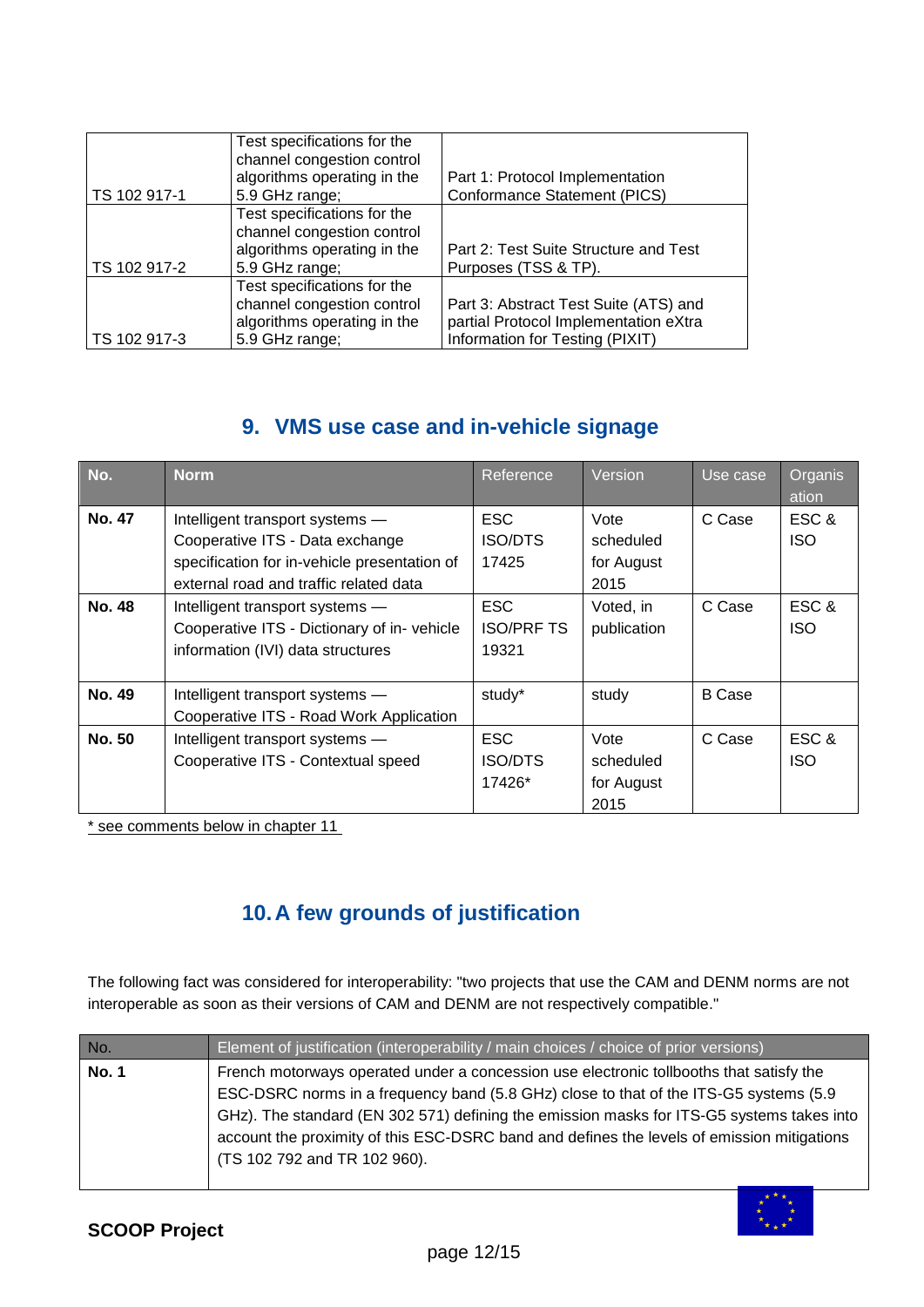| <b>No. 4</b>  | Version 1.1.1, which predates version 1.2.0, the last version published, was chosen because                                                                                                                                   |
|---------------|-------------------------------------------------------------------------------------------------------------------------------------------------------------------------------------------------------------------------------|
|               | the CAM and DENM versions chosen cite as reference the version 1.1.1.                                                                                                                                                         |
| No. 7-8       | It was decided to take the latest EN versions published by ETSI (mandate m453) for the CAM                                                                                                                                    |
|               | and DENM messages, which are respectively 1.3.2 and 1.2.2.                                                                                                                                                                    |
|               | The notable difference between the old CAM and DENM versions 1.3.0 and 1.2.0 and the                                                                                                                                          |
|               | new versions 1.3.2 and 1.2.2 is the recent insertion of a container dedicated to announcing                                                                                                                                   |
|               | electronic tollbooths (ESC DSRC) in these messages. This container will make it possible for                                                                                                                                  |
|               | the (motorway) infrastructure to announce these tollbooths (position, etc.) so receiving                                                                                                                                      |
|               | vehicles can start the appropriate mitigation techniques (e.g., reduce power and increase the                                                                                                                                 |
|               | frequency of messages).                                                                                                                                                                                                       |
| <b>No. 49</b> | No work item is recorded in ESC or ISO even if the need is urgent. This is the result of informal<br>discussions during the meetings without any decision. The work to perform could be an initiative to<br>initiate in CN16. |
| <b>No. 50</b> | This is somewhat the pendant for the ESC ISO/TS 17425 on speeds (message 47). Interesting for the<br>C <sub>2</sub> case.                                                                                                     |

# **11.Comparative table of versions chosen in other projects**

This table lists the references and versions of the norms and standards chosen in the other known projects or in the roadmap of the C2C consortium.

| No.          | Reference      | <b>SCOOP</b><br>version | Corridor<br>version<br>(Germany)          | Eco-AT<br>Version<br>(Austria)                                           | C2C<br>recommen<br>dation                 | Comp<br>ass 4D<br>versio<br>n.<br>(Franc<br>e) | <b>SISCO</b><br><b>GA</b><br>versio<br>$\mathsf{n}$<br>(Spain |
|--------------|----------------|-------------------------|-------------------------------------------|--------------------------------------------------------------------------|-------------------------------------------|------------------------------------------------|---------------------------------------------------------------|
| <b>No. 1</b> | EN 302 571     | 1.2.1 (2013-<br>(09)    | 1.2.0                                     | Not listed                                                               | 1.2.1                                     |                                                |                                                               |
| <b>No. 2</b> | EN 302 663     | 1.2.1 (2013-<br>(07)    | 1.1.1                                     | Not listed                                                               | 1.2.0                                     | 1.2.1                                          |                                                               |
| <b>No. 3</b> | TS 102 724     | 1.1.1 (2012-<br>10)     |                                           | Not listed                                                               | 1.1.1                                     |                                                |                                                               |
| <b>No. 4</b> | TS 102 792     | 1.1.1 (2012-<br>10)     |                                           | Not listed                                                               |                                           |                                                |                                                               |
| <b>No. 5</b> | EN 302 636-4-1 | 1.2.1<br>$(2014-07)$    | 1.2.0                                     | 1.2.1<br>$(2014-07)$                                                     | 1.2.0                                     | 1.2.1                                          |                                                               |
| <b>No. 6</b> | EN 302 636-5-1 | 1.2.1<br>$(2014-08)$    | 1.1.1                                     | Not listed                                                               | 1.2.0                                     | 1.2.1                                          |                                                               |
| <b>No. 7</b> | EN 302 637-2   | 1.3.2<br>$(2014-11)$    | $1.3.0$ (not<br>compatible<br>with 1.3.2) | <b>Final Draft</b><br>1.3.1 (2014-<br>09)<br>(compatible*<br>with 1.3.2) | $1.3.0$ (not<br>compatible<br>with 1.3.2) | 1.3.2                                          | 1.3.1<br>(comp<br>atible<br>with<br>1.3.2)                    |

#### Table established by the SCOOP partners (dated the deliverable's publication date)

![](_page_12_Picture_5.jpeg)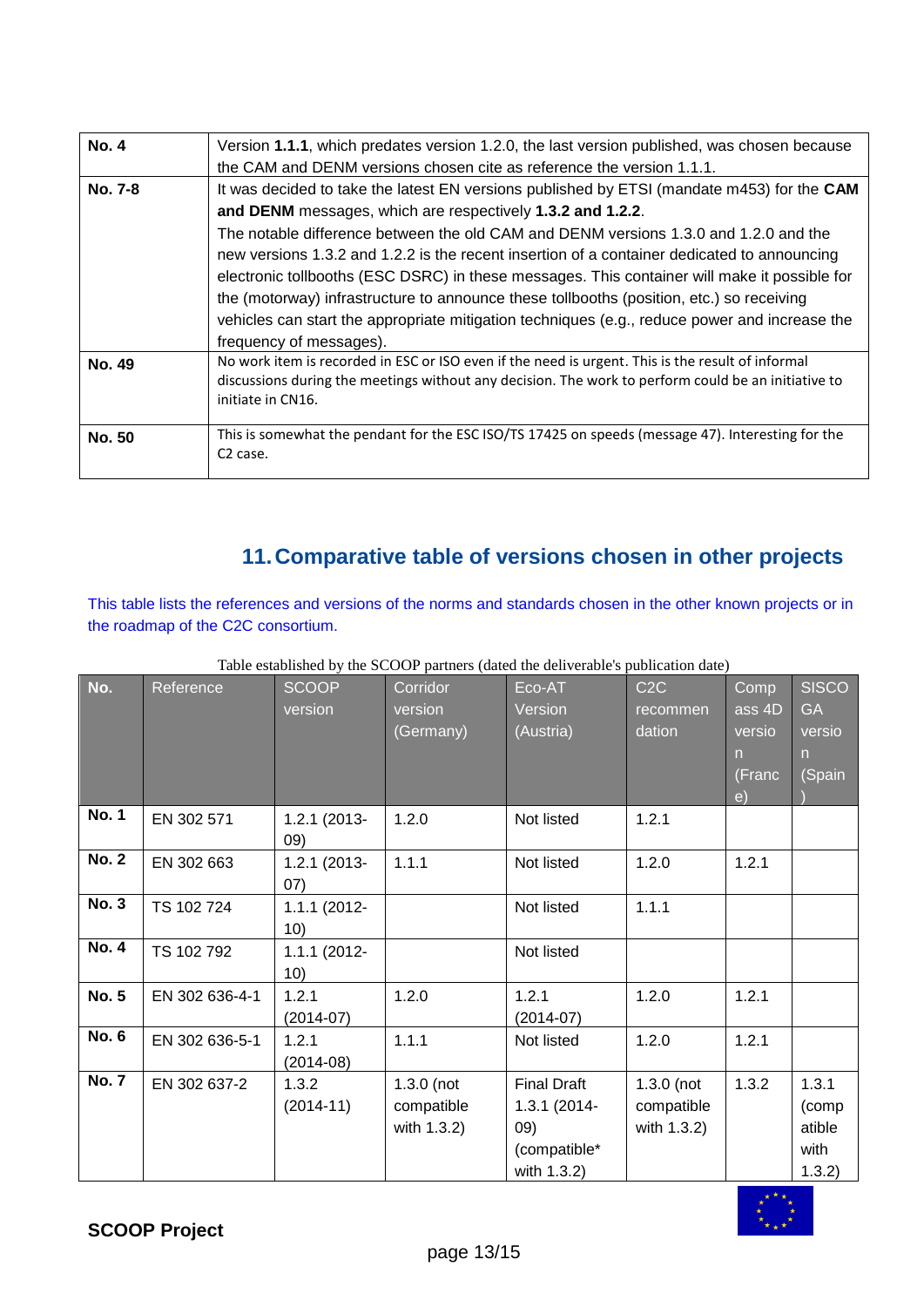| <b>No. 8</b>  | EN 302 637-3 | 1.2.2<br>$(2014 - 11)$ | $1.2.0$ (not<br>compatible<br>with 1.2.2) | <b>Final Draft</b><br>1.2.1 (2014-<br>09)<br>(compatible* | $1.2.0$ (not<br>compatible<br>with 1.2.2) | 1.2.4 | 1.2.0<br>(comp<br>atible*<br>with |
|---------------|--------------|------------------------|-------------------------------------------|-----------------------------------------------------------|-------------------------------------------|-------|-----------------------------------|
| <b>No. 9</b>  |              |                        |                                           | with 1.3.2)                                               |                                           |       | 1.2.1)                            |
|               | EN 302 931   | 1.1.1<br>$(2011-07)$   | 1.1.0                                     | Not listed                                                | 1.1.1                                     |       |                                   |
| <b>No. 10</b> | TS 102 894-1 | 1.1.1<br>$(2013-08)$   | See TS<br>102 894-2                       | Not listed                                                | Not listed                                |       |                                   |
| <b>No. 11</b> | TS 102 894-2 | 1.2.1<br>$(2014-09)$   | 1.1.1                                     | Not listed                                                | 1.1.1                                     | 1.1.6 |                                   |
| <b>No. 12</b> | TR 102 965   | 1.1.1<br>$(2013-03)$   |                                           | Not listed                                                |                                           |       |                                   |
| <b>No. 13</b> | TS 101 539-1 | 1.1.1<br>$(2013-08)$   | Not listed                                | Not listed                                                | Not listed                                |       |                                   |
| <b>No. 14</b> | TS 102 638   | 1.1.1<br>$(2009-06)$   |                                           | Not listed                                                |                                           |       |                                   |
| <b>No. 15</b> | TS 102 940   | 1.1.1<br>$(2012-06)$   |                                           | Reference<br>without version                              | 1.1.1                                     |       |                                   |
| <b>No. 16</b> | TS 102 941   | 1.1.1<br>$(2012-06)$   |                                           | Reference<br>without version                              | 1.1.1                                     |       |                                   |
| <b>No. 17</b> | TS 102 731   | 1.1.1<br>$(2010-09)$   |                                           | Reference<br>without version                              |                                           |       |                                   |
| <b>No. 18</b> | TR 102 893   | 1.1.1<br>$(2010-03)$   |                                           | 1.1.1                                                     |                                           |       |                                   |

\*Compatibility with the SCOOP version

Only the boxes for which there is known information have been filled in. An empty box does not necessarily mean that the project in question has not listed this reference.

### **12.Shortcomings identified in the norms**

### **12.1. D8 use case "unmanaged blockage"**

This use case doesn't correspond to any cause code / subcause code pair. We had to use a pair (9/0) signifying "bad surface condition of the roadway." In the absence of a dedicated message in the norm, we use an "obstacle" type cause code. This can pose interoperability problems during cross-tests and should be corrected for mass deployment. The development of the norm DEN (EN 302 637-3) is apportioned in the norm TPEG-TEC (TS 18234-9) but centred on the car as transmitter. This can make sense when the vehicle transmits, but becomes incomprehensible when the infrastructure transmits.

**12.2. B2 use case, sub-case "emergency vehicle approaching"** 

In the same way as the previous case, the since the norm is not explicit, the use by the project of the "95/0" cause/subcause can be a source of ambiguity. There can be confusion between priority vehicles as defined by

![](_page_13_Picture_8.jpeg)